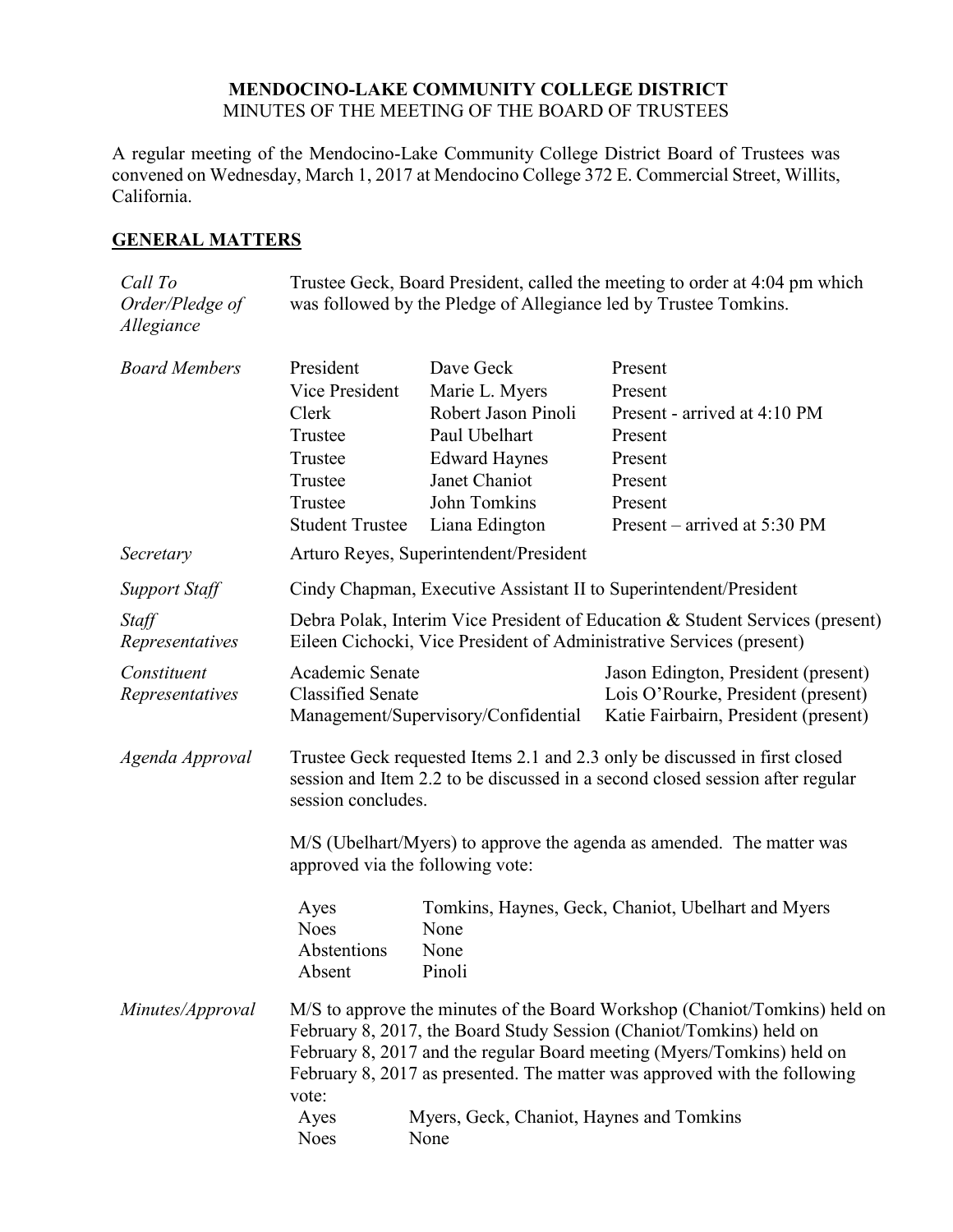Abstentions Ubelhart as he was not in attendance at the February 8 meeting Absent Pinoli

# **CLOSED SESSION**

The Board adjourned to Closed Session at 4:08 PM.

# **OPEN SESSION**

*Report of Action Taken in Closed Session*

The Board returned to open session at 5:36 PM with Board President Geck reporting no action taken on the items discussed in closed session.

- *Public Comments* John Loucks, in his role as SEIU President, spoke in support of Larry Lang.
	- Julie Finnegan addressed the Board regarding the football program suspension and requested the following:
		- o The college not publicly criticize the academic performance of any marginalized or ethnic student population (such as those comments in the Ukiah Daily Journal article from February 7, 2017).
		- o The Board of Trustees allow time for the Equity Committee to review the Education Action Plan data (which is noted in the report as being problematic) before making their final decision.

# **PRESIDENT AND ADMINISTRATION REPORT**

A written report was presented by Superintendent/President Reyes. The following items were offered in addition:

- Superintendent/President Reyes reminded the board the Annual Trustees Conference will be held in Lake Tahoe May 4-7.
- Trustee Chaniot requested more information about the projects requesting Student Equity funding. President Reyes responded that over 25 proposals were received and the subgroup met and has completed its ranking of the requests. An update of the final projects and amounts approved will be provided at a later date.
- Trustee Geck expressed his excitement about Interim Vice President Polak participating in the Leading from the Middle training program.
- Superintendent/President Reyes updated the board on a community meeting about student housing he recently attended. Superintendent/President Reyes shared that he does not feel confident enough to answer all of the questions regarding a project of this magnitude and would like some outside assistance. Foundation Director Fairbairn added the Foundation may be willing to fund a feasibility study contracted with a company that specializes in this area.

# **CONSENT AGENDA**

M/S (Tomkins/Myers) RESOLVED, That the Mendocino-Lake Community College District Board of Trustees does hereby approve the Consent Agenda as presented. The consent agenda was approved with the following vote:

Ayes Tomkins, Haynes, Chaniot, Geck, Ubelhart, Myers and Pinoli Noes None Abstentions None Absent None Items with an asterisk \* were approved by one motion as the Consent Agenda.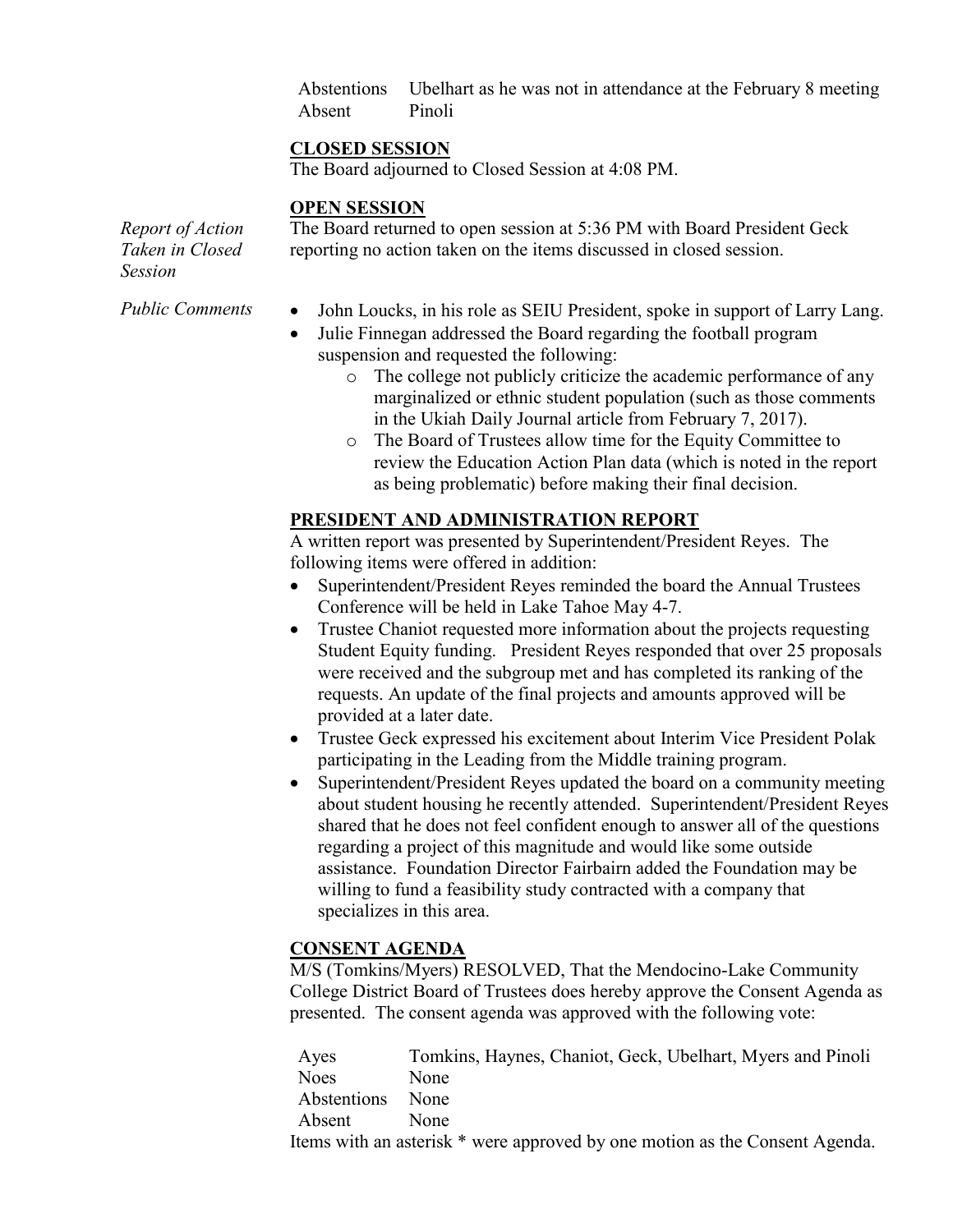# **Personnel**

| $Employment -$<br>Short-Term<br><b>Employees</b>          | *RESOLVED, That the Mendocino-Lake Community College District Board of<br>Trustees does hereby ratify the employment of the short-term employees as<br>submitted and presented at the meeting.                                                                                |
|-----------------------------------------------------------|-------------------------------------------------------------------------------------------------------------------------------------------------------------------------------------------------------------------------------------------------------------------------------|
| Employment - Part-<br>Time Faculty                        | *RESOLVED, That the Mendocino-Lake Community College District Board of<br>Trustees does hereby approve the employment of the part-time faculty for the<br>spring 2017 semester as submitted and presented at the meeting.                                                     |
| <i>Volunteers</i>                                         | *RESOLVED, That the Mendocino-Lake Community College District Board of<br>Trustees does hereby approve the list of volunteers as submitted and presented<br>at the meeting.                                                                                                   |
| $Employment -$<br>Classified                              | *RESOLVED, That the Mendocino-Lake Community College District Board of<br>Trustees does hereby employ Erik Cisneros, Security/Utility Worker effective<br>March 7, 2017 presented at the meeting.                                                                             |
| Administrator<br>Contracts                                | *RESOLVED, That the Mendocino-Lake Community College District Board of<br>Trustees does hereby approve the administrator contracts as submitted and<br>presented at the meeting.                                                                                              |
| <b>Faculty Contracts</b>                                  | *RESOLVED, That the Mendocino-Lake Community College District Board of<br>Trustees does hereby approve the list of tenure-track contracts as submitted and<br>presented at the meeting.                                                                                       |
| Reemployment of<br>Categorically<br><b>Funded Faculty</b> | *RESOLVED, That the Mendocino-Lake Community College District Board of<br>Trustees does hereby approve the one-year categorically funded faculty<br>contracts as submitted and presented at the meeting.                                                                      |
| Non-Renewal of<br><b>Faculty Contract</b>                 | *RESOLVED, That the Mendocino-Lake Community College District Board of<br>Trustees does hereby not renew a temporary, non-tenure track, categorically-<br>funded, full-time faculty contract for Nora Danning, Instructor-Nursing<br>Science/Clinical Practice for 2017-2018. |
| Non-Renewal of                                            | *RESOLVED, That the Mendocino-Lake Community College District Board of                                                                                                                                                                                                        |
| Administrator                                             | Trustees does hereby not renew a temporary, categorically-funded,                                                                                                                                                                                                             |
| Contract                                                  | administrator contract for Orion Walker, Prop 39 Grant Project Director for<br>2017-2018.                                                                                                                                                                                     |
| Professional                                              | *RESOLVED, That the Mendocino-Lake Community College District Board of                                                                                                                                                                                                        |
| Development Leave                                         | Trustees ratifies the one semester 2017-2018 Professional Development Leave<br>for Catherine Indermill and Doug Boswell as presented.                                                                                                                                         |
| Reclassification -                                        | *RESOLVED, That the Mendocino-Lake Community College District Board of                                                                                                                                                                                                        |
| Classified                                                | Trustees does hereby approve the change in title and range for the Nursing<br>Program Technician classification effective March 1, 2017 as presented.                                                                                                                         |
| Working Out of                                            | *RESOLVED, That the Mendocino-Lake Community College District Board of                                                                                                                                                                                                        |
| $Classification-$                                         | Trustees hereby approves the working out of classification compensation for                                                                                                                                                                                                   |
| Classified                                                | Ginger Bushway, Nursing Program Technician, effective March 1, 2017 until a<br>comprehensive classification review can be conducted as presented.                                                                                                                             |
| Unpaid Leave of                                           | *RESOLVED, That the Mendocino-Lake Community College District Board of                                                                                                                                                                                                        |
| Absence - Classified                                      | Trustees hereby approves the unpaid leave of absence for Janet Daugherty from                                                                                                                                                                                                 |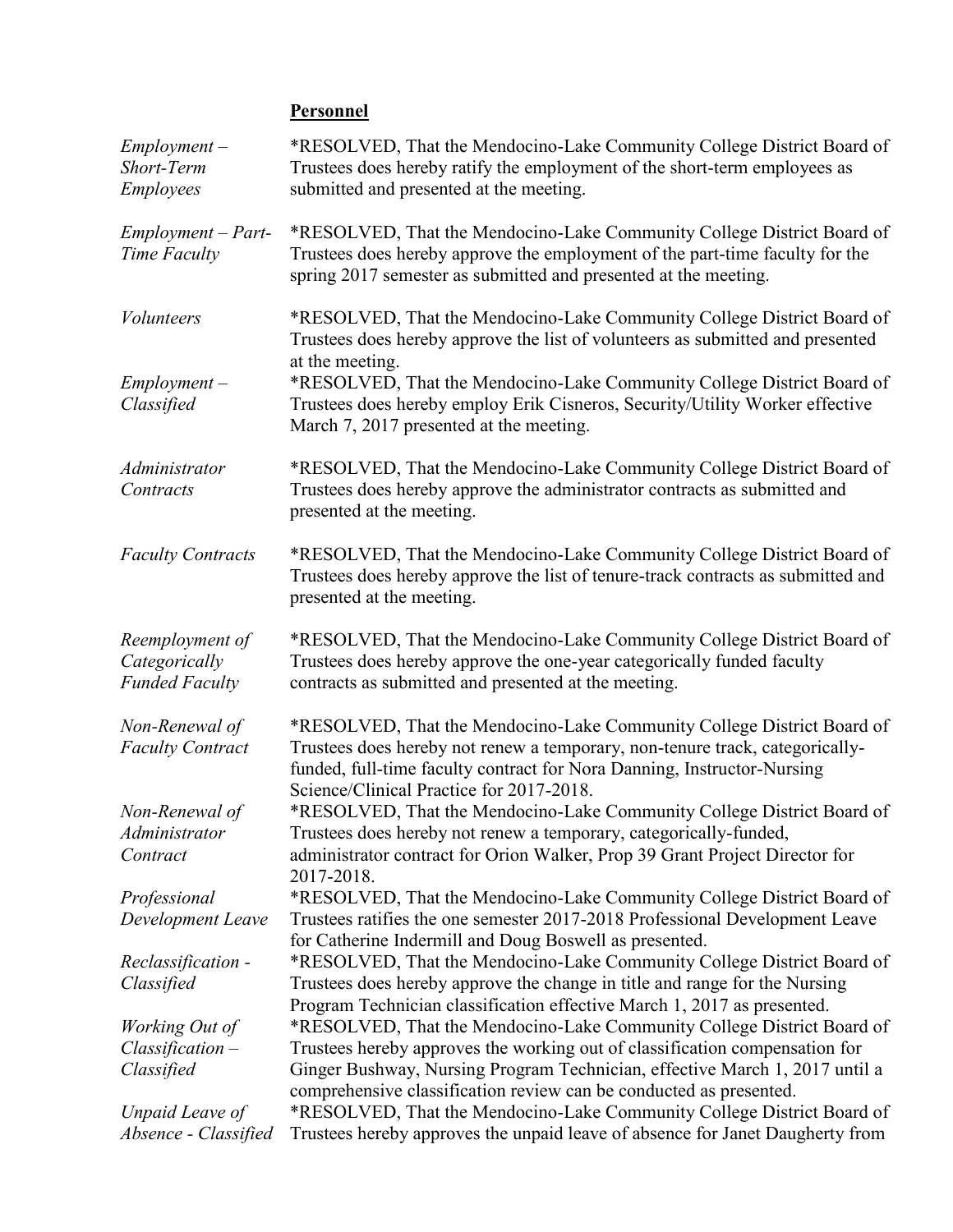her permanent classified position through June 30, 2018.

#### **Other Items**

*Fiscal Report as of January 31, 2017* \*RESOLVED, That the Mendocino-Lake Community College District Board of Trustees does hereby accept the fiscal report as submitted.

*Donation* \*RESOLVED, That the Mendocino-Lake Community College District Board of Trustees does hereby accept the donation by David Sunseri as presented.

#### **ACTION ITEMS**

*Accreditation Mid-Term Report* After reviewing the information provided, the following action was taken:

> M/S (Ubelhart/Myers) that the Board of Trustees of the Mendocino-Lake Community College District does hereby approve the Accreditation Mid-Term Report as presented. The motion was approved with the following vote:

Ayes Tomkins, Haynes, Geck, Chaniot, Ubelhart, Myers and Pinoli Noes None Abstentions None Absent None

### **INFORMATION/ACTION ITEM**

*Current Status of Football Program* After reviewing the information provided, the following action was taken:

M/S (Ubelhart/Tompkins) that the Board of Trustees of the Mendocino-Lake Community College District does hereby suspend the football program. The motion failed with the following vote:

| Ayes        | <b>Ubelhart</b>                                  |
|-------------|--------------------------------------------------|
| <b>Noes</b> | Tomkins, Haynes, Geck, Chaniot, Myers and Pinoli |
| Abstentions | <b>None</b>                                      |
| Absent      | <b>None</b>                                      |

When asked for additional information, Superintendent/President Reyes reported that after the 2015/2016 academic year the college's loan to debt ratio went above 30% which can result in no financial aid being issued to students. In researching the situation, Superintendent/President Reyes along with then Vice President Guleff and Vice President Cichocki also discussed the longstanding problem of student housing after news stories about college students living in a house on Hortense Avenue in Ukiah.

During the Spring of 2016 the EAP Committee assigned a Program Advisory Team (PAT) report be completed on the college football program. A PAT report was completed, reviewed and discussed by the Education Action Plan (EAP) Committee. The recommendation from the EAP Committee to the Planning and Budgeting Committee (PBC) is to suspend the program for the following reasons:

- 1) Insufficient housing for out-of-state students
- 2) Substantial student debt incurred when out-of-state students come to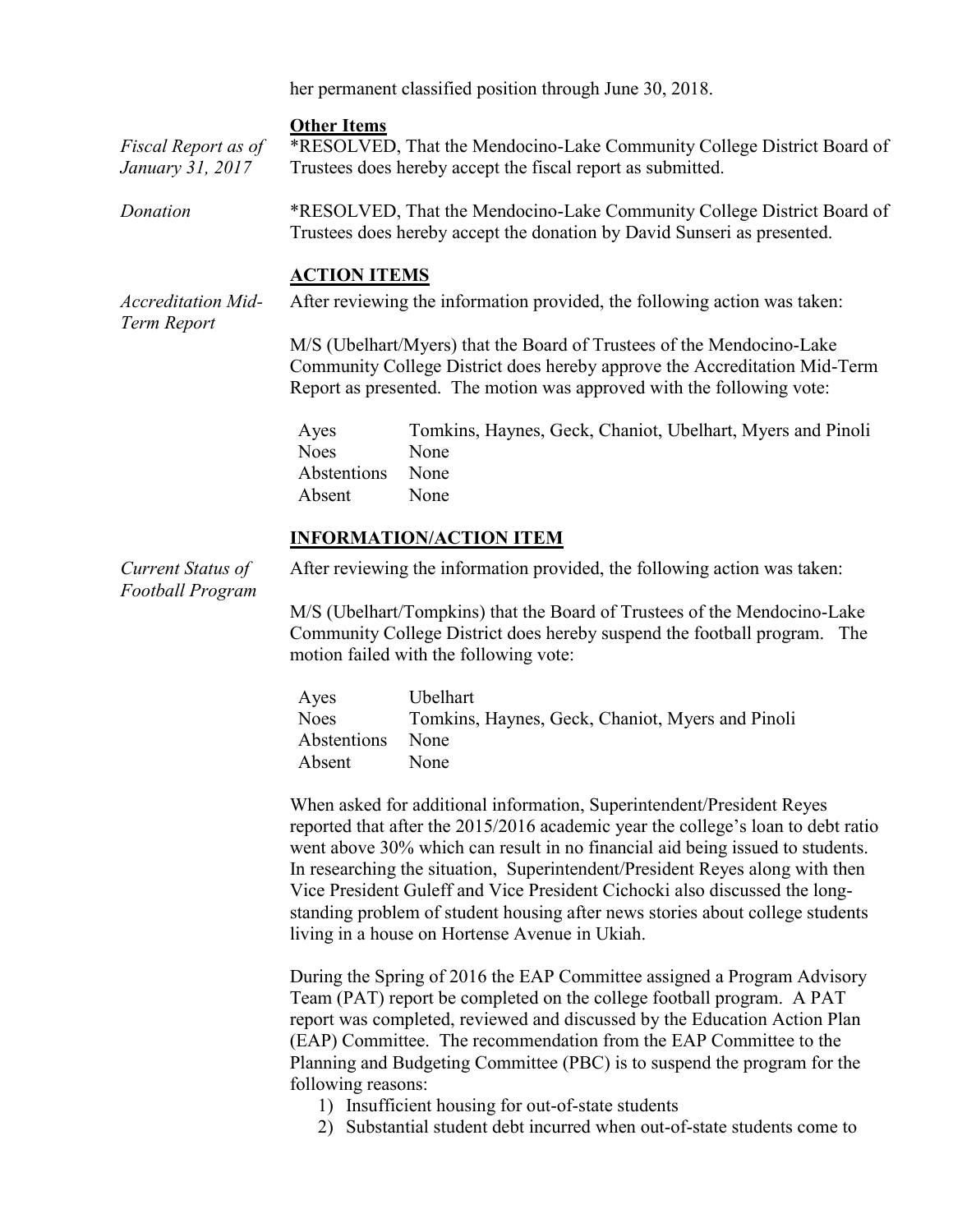Mendocino College

3) Inability for out-of-state football students to meet basic living needs while at Mendocino College

Athletic Director Matt Gordon conveyed to the Board members his disappointment regarding this decision but is in agreement with the Program Advisory Team (PAT) findings. He stated there are approximately 15 students that will be affected by the suspension of the program. He added the sooner the student-athletes know the better it will be for them so they can then decide where and if they will be transferring to another college After further discussion, it was agreed that faculty would be advised to send their comments directly to the Planning and Budgeting Committee (PBC) by March 7, 2017. This would allow one week's time for PBC members to review the comments received prior to their March 14, 2017 meeting. A special Board meeting will be held to make a decision on this matter on March 22, 2017 at 6 PM. *Big Picture* A presentation on Online Education Using Canvas and the Increase in Online Enrollments was made by Interim Vice President Debra Polak, Dean of Instruction Rebecca Montes. Dean Montes reported a large majority of the online classes are fully enrolled and run efficiently. **INFORMATIONAL ITEMS AND REPORTS**  *Mendocino College Foundation, Inc.* A written report was submitted by Katie Fairbairn, Executive Director of the Mendocino College Foundation, Inc. as information. She reminded and thanked each Board member for their participation in the program at \$100 per year. She requested this year's donations be received by the Foundation Office by May 10. *Friends of the Mendocino College Coastal Field Station and Natural Sciences Affiliate* A written report by Steve Cardimona will be submitted as information at the next board meeting. Trustee Chaniot mentioned she ran into Steve and he asked her to remind everyone about the March 31 event and the Coastal Field Station. *Constituents Group Reports Academic Senate* A written report was submitted as information by Academic Senate President Edington. *Classified Senate* President Lois O'Rourke reported the Senate has had very lively discussions at meetings lately regarding various issues at the college. She also reported that four or five classified employees will be attending the classified leadership conference in June.

# *Management/Supervisory/Confidential*

M/S/C met February 28 with Admissions and Records Director Simpson-Logg making a presentation about her area. This is a monthly occurrence of the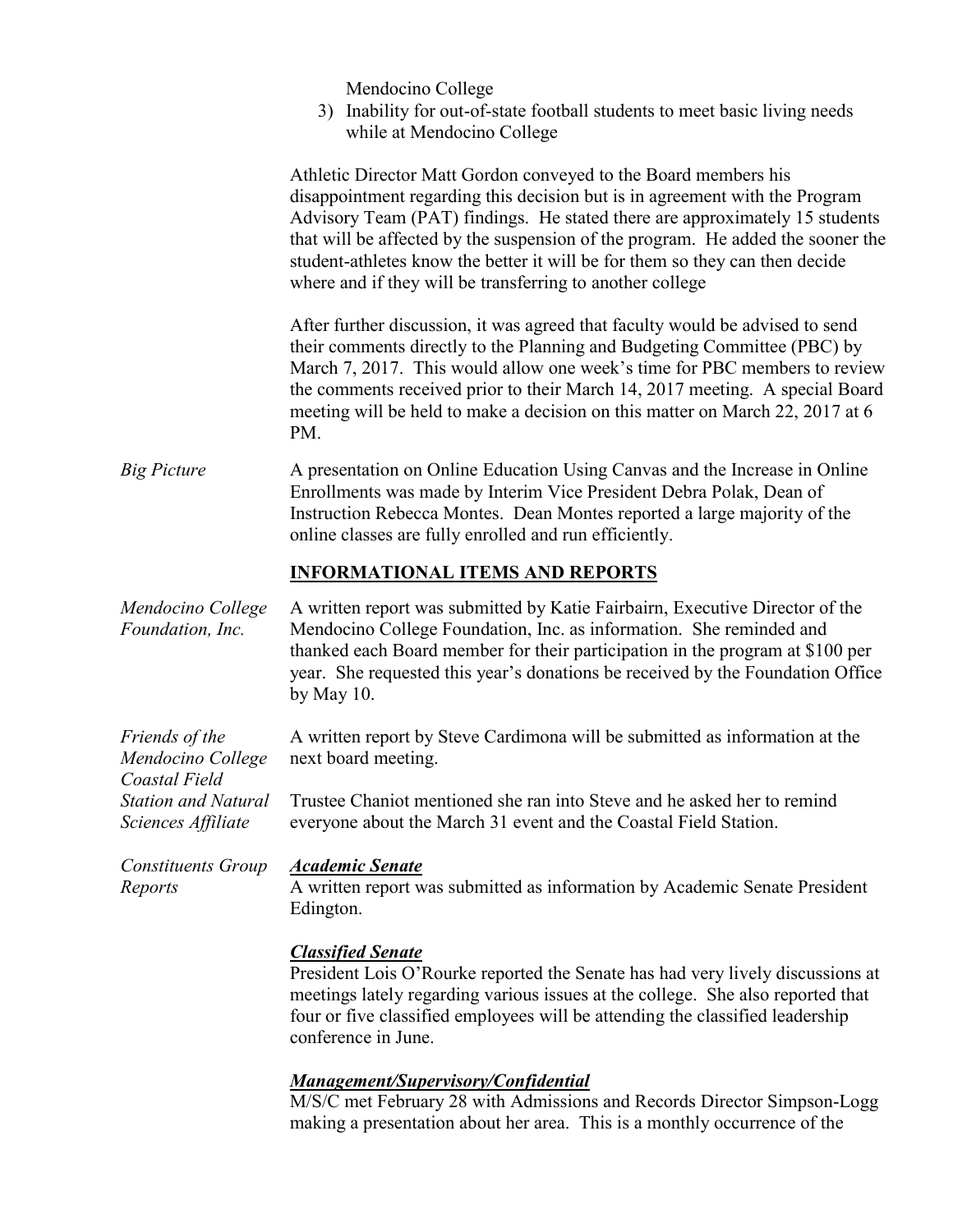group with all committees reporting in and a special area report taking place each month. The April report will be presented by Amanda Xu about MESA.

# *ASMC*

ASMC recently held a fundraiser with Chipotle and raised over \$250.

ASMC welcomed Maggie Diaz as activities director and Student Trustee Edington reported she is very full of energy and ideas.

# **TRUSTEE COMMUNICATION**

*Trustee Reports* Trustees commented orally on their recent college-related activities.

Trustee Haynes stated that he received a postcard in the mail today regarding the change in years for the next trustee elections.

Trustee Ubelhart read with interest Auto Technology instructor Boswell's request for professional development leave as he is very concerned about Spanish speaking students, how well they do in classes and what the college does to assist them with job placement.

Trustee Chaniot is participating with a Democratic group working on immigration issues and have discovered there are a lot of other clubs and groups holding informational sessions for immigrants to be prepared for whatever might happen.

Trustee Tomkins informed everyone that Lake County Friends of Mendocino College has a professional pianist coming to Lake County this weekend. Also, Shakespeare in the Park will be held again the last week of July.

#### *Future Agenda Items* In reviewing the list from the February 2017 board meeting, the following items were determined to be of interest to the majority of the board members and will be presented at a future board meeting:

- An informational report on housing on all future agendas to include as much information as possible on the number of homeless students, etc. RFP process
- Amending the Board Policy on Board self-assessment to yearly from biyearly.
- Textbook exchange program how it negatively impacts student success without books

New items for review at the next meeting as possible future agenda items include:

- Big Picture item outlining all counseling services including mental health counseling and what is offered at the Centers
- Disaggregate data for all failing students and not only students of color